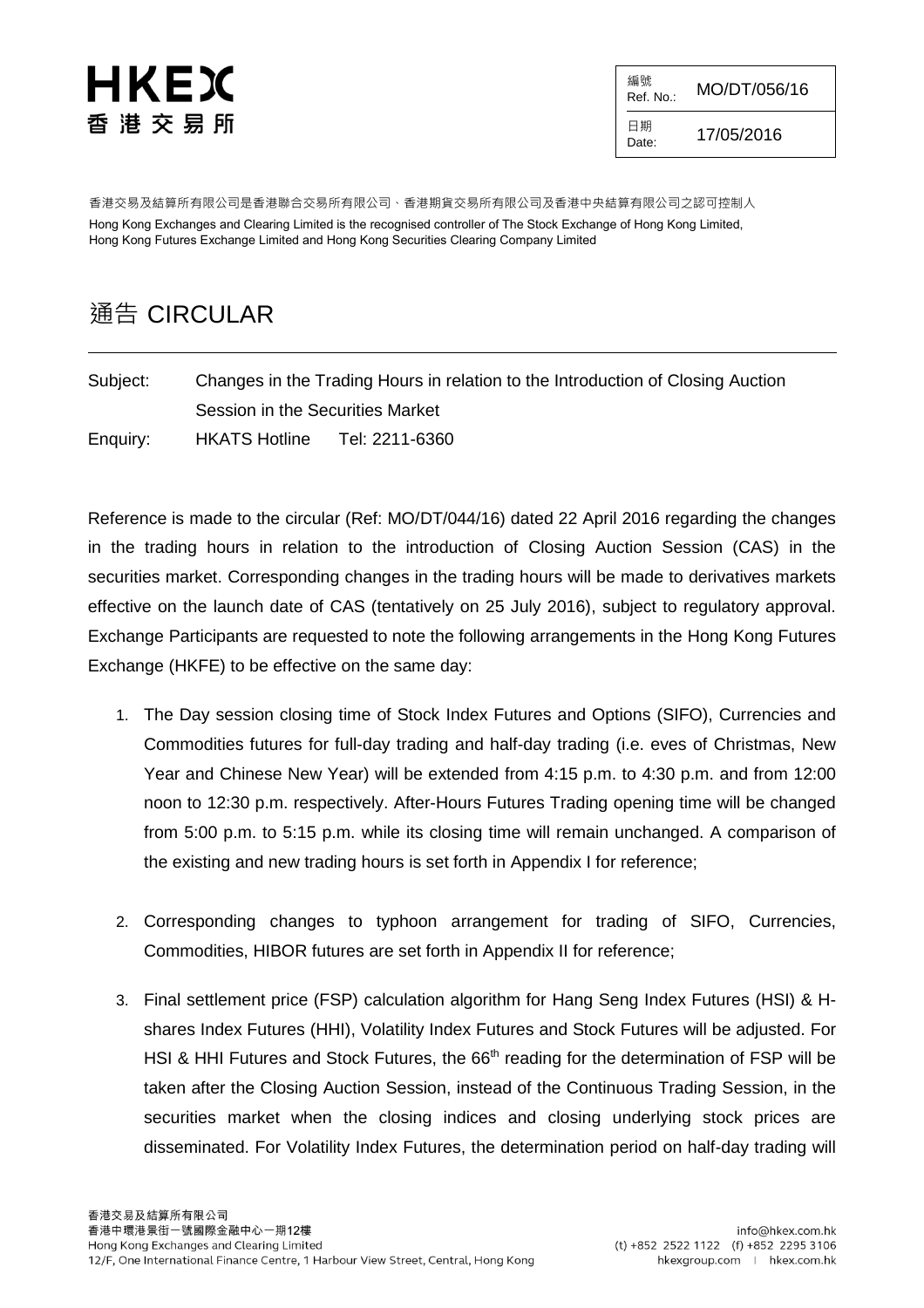

be changed from 11:15 a.m. – 11:45 a.m. to 11:30 a.m. – 12:00 noon. Details of the changes are set forth in Appendix III for reference.

Please refer to the document of the [Trading Mechanism of Closing Auction Session](http://www.hkex.com.hk/eng/market/sec_tradinfra/vcm_cas/Documents/Trading%20Mechanism%20of%20the%20CAS%20in%20the%20Securities%20Market.pdf) for details regarding the trading mechanism of Closing Auction Session in the securities market. Furthermore, relevant amendments to the HKFE Rules will be issued in a separate circular in due course.

Exchange Participants are requested to review and ensure that all relevant trading and settlement systems are properly adjusted on the effective date to cater for the new arrangements set forth above. Exchange Participants should also inform their staff and clients in advance to prepare for the upcoming changes.

Please contact the HKATS Hotline at 2211-6360 for enquiries.

Sanly Ho Head Derivatives Trading Markets Division

*This circular has been issued in the English language with a separate Chinese language translation. If there is any conflict in the circulars between the meaning of Chinese words or terms in the Chinese language version and English words in the English language version, the meaning of the English words shall prevail.*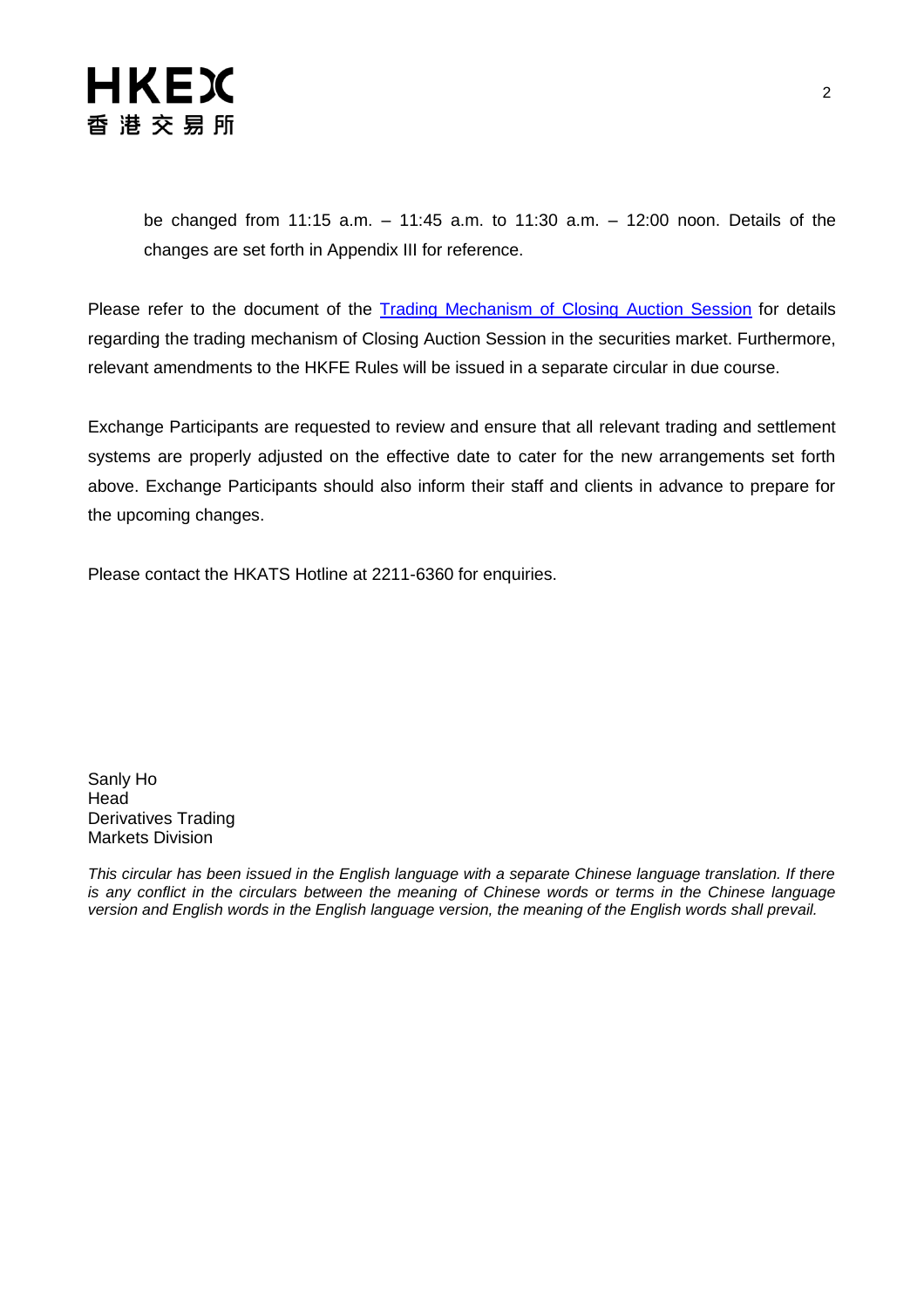

Appendix I

**Changes to the trading hours of SIFO, Currencies Futures and Commodities Futures after the CAS implementation**:

### **A. Full-day Trading**

| Market                                | Closing Time (Except on the |                     | Closing Time on the Last Trading |                     |
|---------------------------------------|-----------------------------|---------------------|----------------------------------|---------------------|
|                                       | Last Trading Day)           |                     | Day                              |                     |
|                                       | Existing                    | <b>New</b>          | Existing                         | <b>New</b>          |
|                                       | <b>Closing Time</b>         | <b>Closing Time</b> | <b>Closing Time</b>              | <b>Closing Time</b> |
| <b>CES</b><br><b>SIFO</b><br>(Except  | $4:15$ p.m.                 | 4:30 p.m.           | 4:00 p.m.                        | Unchanged           |
| 120<br>China<br>Index                 |                             |                     |                                  |                     |
| <b>Dividend</b><br>Futures,           |                             |                     |                                  |                     |
| <b>BRICS</b><br><b>Futures</b><br>and |                             |                     |                                  |                     |
| Futures)                              |                             |                     |                                  |                     |
| CES China 120 Index                   | $4:15$ p.m.                 | 4:30 p.m.           | 3:00 p.m.                        | Unchanged           |
| <b>Futures</b>                        |                             |                     |                                  |                     |
| Dividend Futures and                  | 4:15 p.m.                   | 4:30 p.m.           | 4:15 p.m.                        | 4:30 p.m.           |
| <b>BRICS Futures</b>                  |                             |                     |                                  |                     |
| <b>Currencies Futures</b>             | 4:15 p.m.                   | 4:30 p.m.           | 11:00 a.m.                       | Unchanged           |
| <b>Commodities Futures</b>            | $4:15$ p.m.                 | 4:30 p.m.           | Refer to contract                | Unchanged           |
|                                       |                             |                     | specifications Note 1            |                     |
| <b>HIBOR Futures</b>                  | 5:00 p.m.                   | Unchanged           | $11:00$ a.m.                     | Unchanged           |
| <b>Stock</b><br><b>Futures</b><br>and | 4:00 p.m.                   | Unchanged           | 4:00 p.m.                        | Unchanged           |
| Options                               |                             |                     |                                  |                     |

Note 1 Please refer to the hyperlink below:

<http://www.hkex.com.hk/eng/rulesreg/traderules/hkfe/documents/mtl-cs.pdf>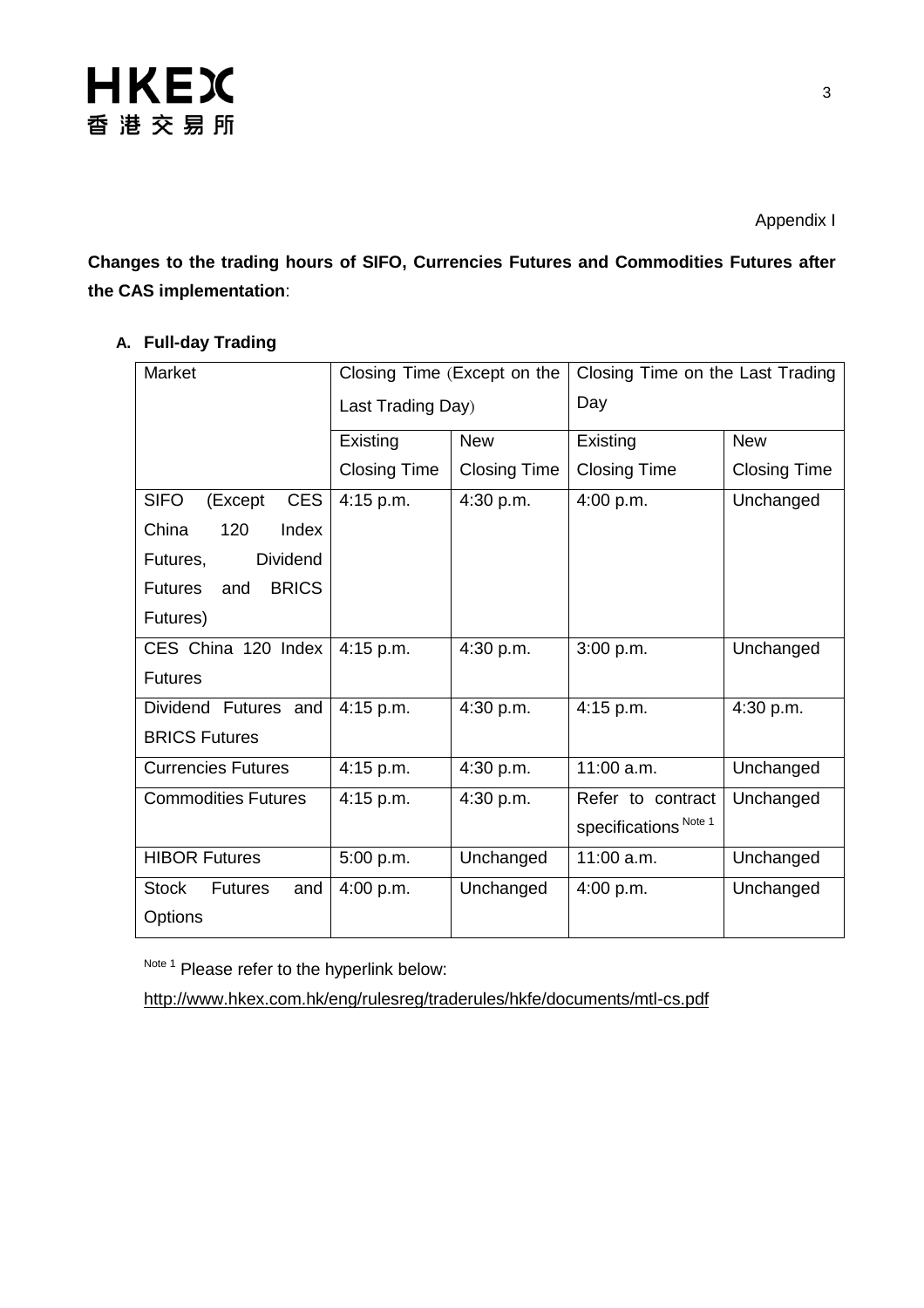### **B. Half-day trading (eves of Christmas, New Year and Chinese New Year)**

| Market                     | Closing Time (Except on the |                     | Closing Time on the Last Trading |                     |
|----------------------------|-----------------------------|---------------------|----------------------------------|---------------------|
|                            | Last Trading Day)           |                     | Day                              |                     |
|                            | Existing                    | <b>New</b>          | Existing                         | <b>New</b>          |
|                            | <b>Closing Time</b>         | <b>Closing Time</b> | <b>Closing Time</b>              | <b>Closing Time</b> |
| SIFO (Except               | 12:00 noon                  | 12:30 p.m.          | 12:00 noon                       | Unchanged           |
| Dividend Futures and       |                             |                     |                                  |                     |
| <b>BRICS Futures)</b>      |                             |                     |                                  |                     |
| Dividend Futures and       | 12:00 noon                  | 12:30 p.m.          | 12:00 noon                       | 12:30 p.m.          |
| <b>BRICS Futures</b>       |                             |                     |                                  |                     |
| <b>Currencies Futures</b>  | 12:00 noon                  | 12:30 p.m.          | 11:00 a.m.                       | Unchanged           |
| <b>Commodities Futures</b> | 12:00 noon                  | 12:30 p.m.          | 12:00 noon                       | 12:30 p.m.          |
| <b>HIBOR Futures</b>       | 12:00 noon                  | Unchanged           | $11:00$ a.m.                     | Unchanged           |
| Stock Futures and          | $12:00$ noon                | Unchanged           | 12:00 noon                       | Unchanged           |
| Options                    |                             |                     |                                  |                     |

## **C. After-Hours Futures Trading (AHFT)**

| Market                     | <b>AHFT Opening Time</b>     |                  |  |
|----------------------------|------------------------------|------------------|--|
|                            | <b>Existing Opening Time</b> | New Opening Time |  |
| <b>Stock Index Futures</b> | 5:00 p.m.                    | 5:15 p.m.        |  |
| (HSI, HHI, MHI and MCH)    |                              |                  |  |
| <b>Currencies Futures</b>  | 5:00 p.m.                    | $5:15$ p.m.      |  |
| <b>Commodities Futures</b> | 5:00 p.m.                    | 5:15 p.m.        |  |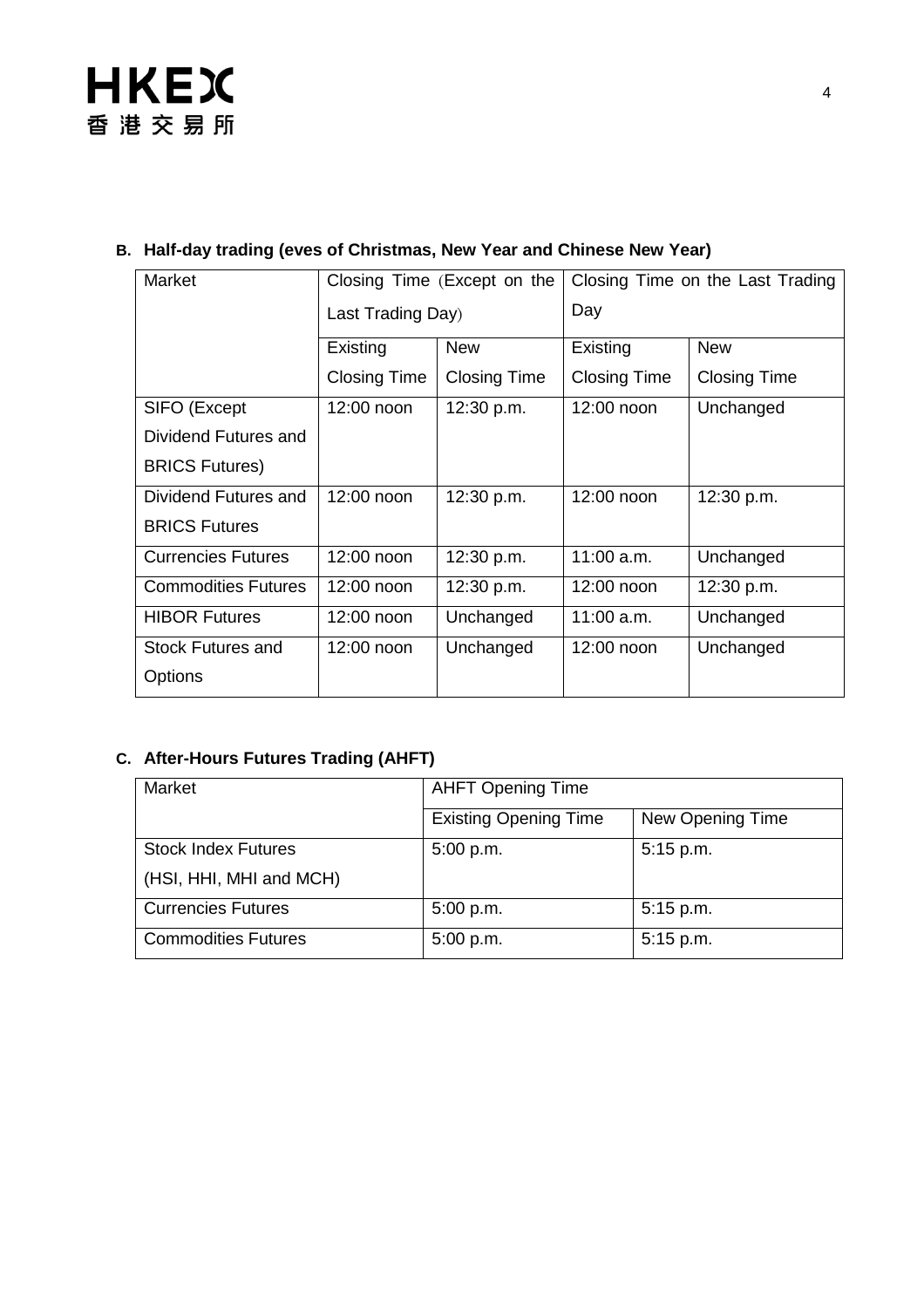

**Changes in the Typhoon Arrangements for trading of SIFO, Currencies Futures, Commodities Futures and HIBOR Futures after the CAS implementation:**

| Market                                | Arrangements if Typhoon Signal Number 8 or above is Hoisted       |                                       |  |  |
|---------------------------------------|-------------------------------------------------------------------|---------------------------------------|--|--|
|                                       | during Morning Session or Afternoon Session                       |                                       |  |  |
|                                       | <b>Existing Arrangement</b>                                       | New Arrangement                       |  |  |
| SIFO, Currencies                      | Trading will be terminated<br>- Before 3:45 p.m., trading will be |                                       |  |  |
| <b>Futures, Commodities</b>           | after 15 minutes                                                  | terminated after 15 minutes;          |  |  |
| <b>Futures and HIBOR</b>              | - At or after 3:45 p.m. but before                                |                                       |  |  |
| <b>Futures</b>                        |                                                                   | p.m., trading<br>4:00<br>will<br>be   |  |  |
|                                       |                                                                   | terminated at 4:15 p.m.               |  |  |
|                                       |                                                                   | - At or after 4:00 p.m., trading will |  |  |
|                                       |                                                                   | be terminated after 15 minutes        |  |  |
| <b>Stock</b><br>and<br><b>Futures</b> | Trading will be terminated                                        | Unchanged                             |  |  |
| Options                               | after 15 minutes                                                  |                                       |  |  |

### **A. Full-day trading**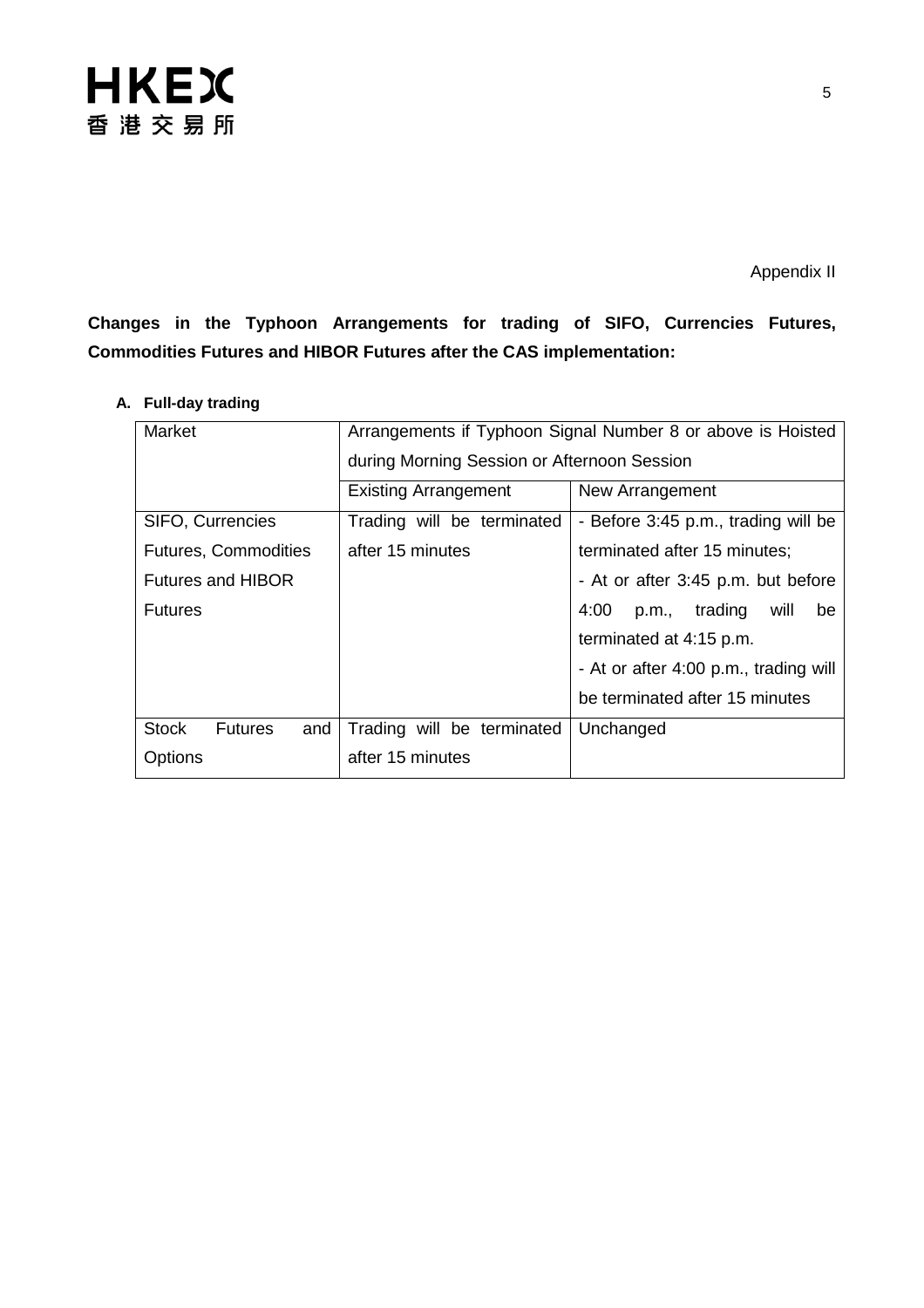

#### **B. Half-day trading (eves of Christmas, New Year and Chinese New Year)**

| Market                   | Arrangements if Typhoon Signal Number 8 or above is |                              |  |  |
|--------------------------|-----------------------------------------------------|------------------------------|--|--|
|                          | Hoisted during Morning session                      |                              |  |  |
|                          | <b>Existing Arrangement</b>                         | New Arrangement              |  |  |
| SIFO, Currencies Futures | Trading will be terminated                          | - Before 11:45 a.m., trading |  |  |
| and Commodities Futures  | after 15 minutes                                    | will be terminated after 15  |  |  |
|                          |                                                     | minutes; and                 |  |  |
|                          |                                                     | - At or after 11:45 a.m. but |  |  |
|                          |                                                     | before 12:00 noon, trading   |  |  |
|                          |                                                     | will be terminated at 12:15  |  |  |
|                          |                                                     | p.m.                         |  |  |
|                          |                                                     | - At or after 12:00 noon.,   |  |  |
|                          |                                                     | trading will be terminated   |  |  |
|                          |                                                     | after 15 minutes             |  |  |
| HIBOR Futures and Stock  | Trading will be terminated                          | Unchanged                    |  |  |
| Futures and Options *    | after 15 minutes                                    |                              |  |  |

\*No changes to HIBOR Futures, Stock Futures and Options markets as the morning sessions close at 12:00 noon.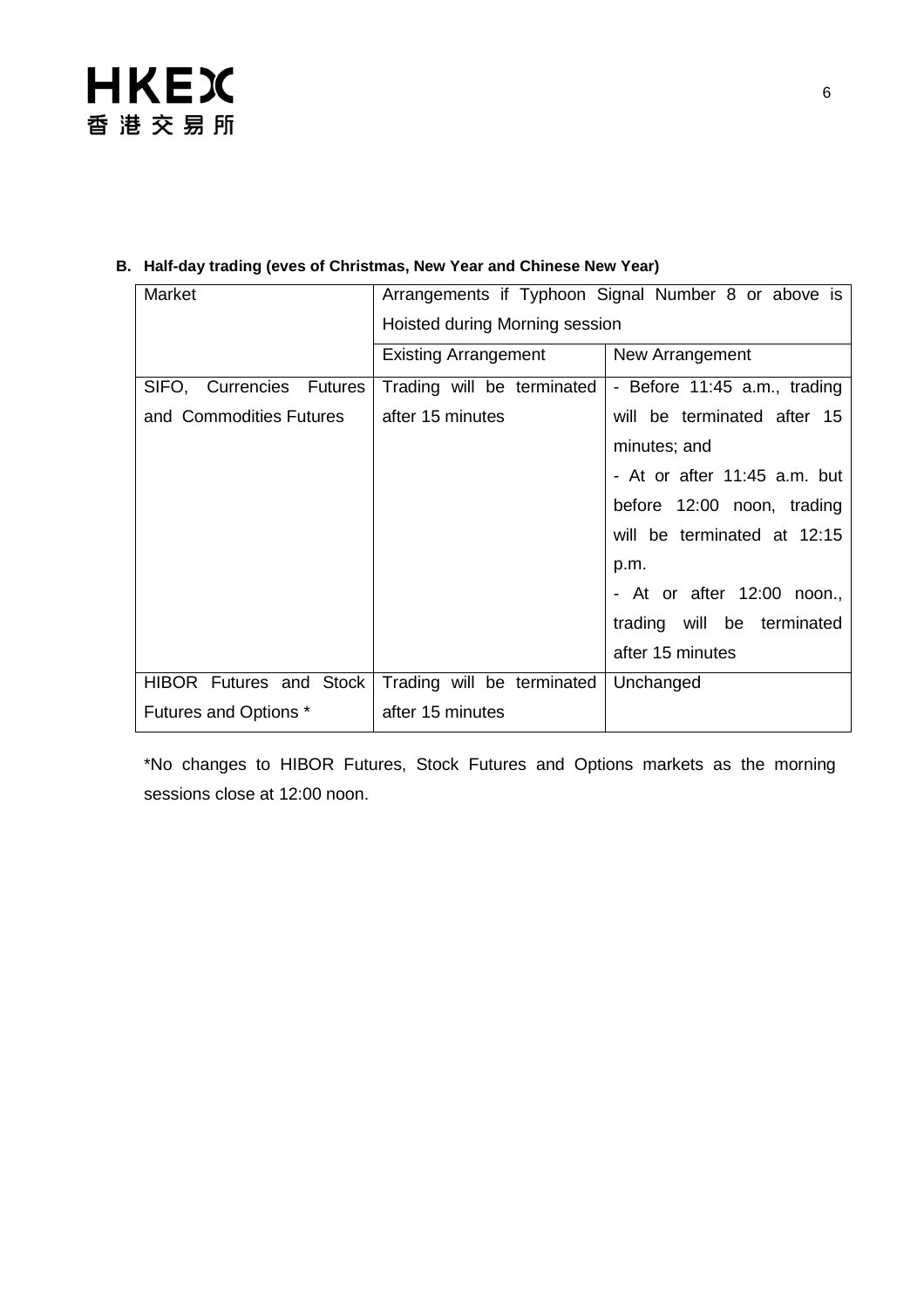

**Changes in HSI Futures, HHI Futures, Volatility Index Futures and Stock Futures final settlement price calculation algorithm after the CAS implementation:**

#### **HSI and HHI Futures**

The current final settlement price calculation algorithm is the average of quotations taken at (i) five (5) minute intervals from five (5) minutes after the start of, and up to five (5) minutes before the end of, the Continuous Trading Session of SEHK; and (ii) the close of trading on SEHK on the Last Trading Day. After the implementation of the Closing Auction Session in the securities market, the index readings will be taken according to the following procedures:

| Readings                                                                           | <b>Existing Arrangement</b>                                                                                     | New Arrangement                                                                                                                                                                                                                 |  |
|------------------------------------------------------------------------------------|-----------------------------------------------------------------------------------------------------------------|---------------------------------------------------------------------------------------------------------------------------------------------------------------------------------------------------------------------------------|--|
| The $1^{st}$ – 65 <sup>th</sup> readings to<br>be taken with 5 minutes<br>interval | Index readings are taken during<br>the period from: 9:30 a.m. to<br>12:00 noon; and 1:00 p.m. to<br>$3:55$ p.m. | Unchanged                                                                                                                                                                                                                       |  |
| th<br>The 66<br>reading to be<br>taken                                             | stock prices are disseminated<br>at the end of the continuous<br>trading session in the SEHK                    | The last index reading is taken   The last index reading is taken<br>when the official closing of after the official closing of stock<br>prices are disseminated at the<br>end of the closing<br>auction<br>session in the SEHK |  |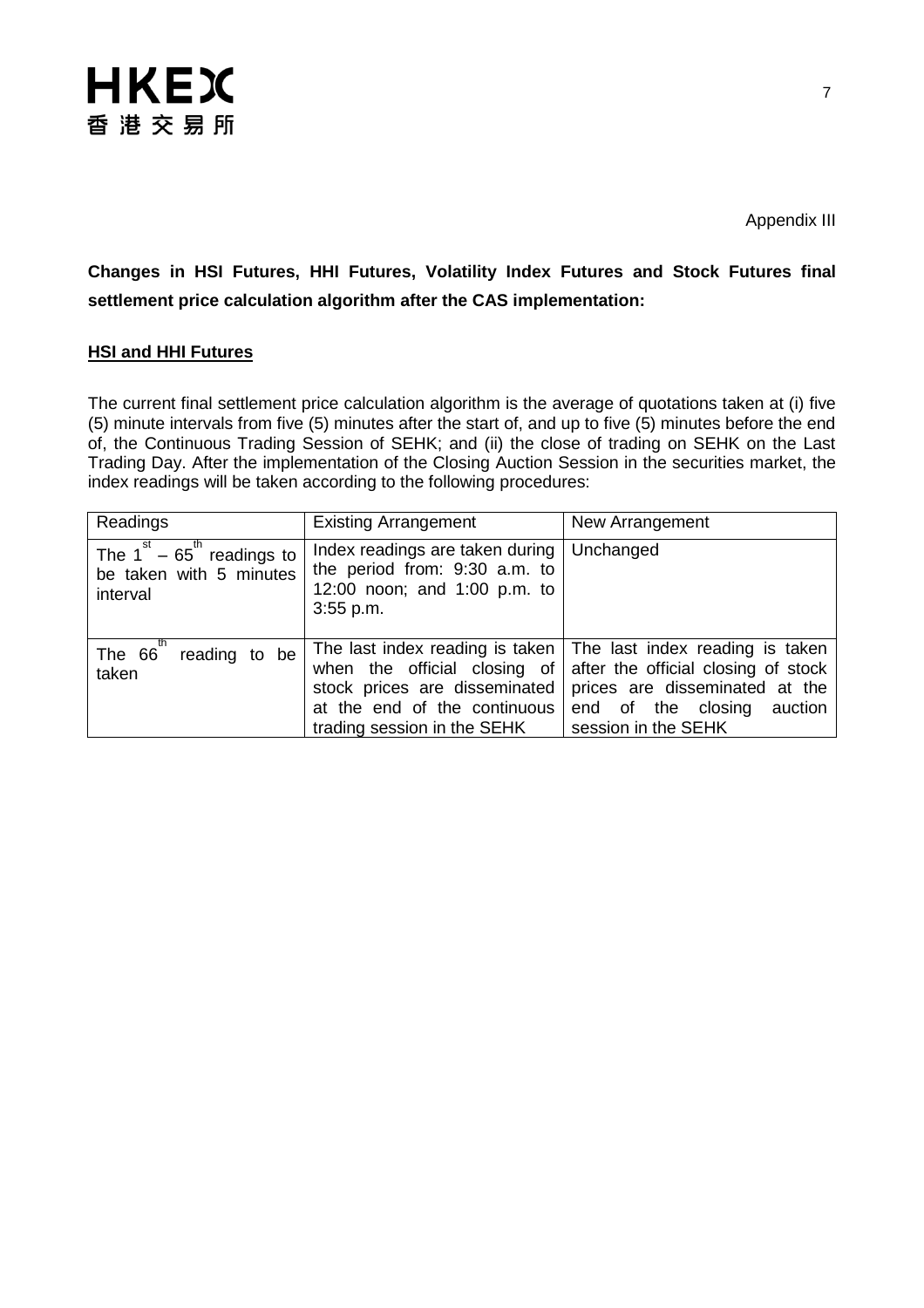# **HKEX** 香港交易所

#### **Stock Futures**

The current final settlement price calculation algorithm is the average of readings of (i) the midpoints of the best bid and best ask prices for the underlying common share taken at five-minute intervals from five minutes after the start of, and up to five minutes before the end of, the Continuous Trading Session of SEHK and (ii) the closing price of the underlying common share as quoted by SEHK on the Last Trading Day. After the implementation of the Closing Auction Session in the securities market, the readings will be taken according to the following procedures:

| Readings                                                                           | <b>Existing Arrangement</b>                                                                              | New Arrangement                                                                                                                                                                                                          |  |
|------------------------------------------------------------------------------------|----------------------------------------------------------------------------------------------------------|--------------------------------------------------------------------------------------------------------------------------------------------------------------------------------------------------------------------------|--|
| The $1^{st}$ – 65 <sup>th</sup> readings to<br>be taken with 5 minutes<br>interval | Readings are taken during the<br>period from: 9:30 a.m. to 12:00<br>noon.; and 1:00 p.m. to 3:55<br>p.m. | Unchanged                                                                                                                                                                                                                |  |
| th<br>The 66<br>reading to be<br>taken                                             | disseminated at the end of the<br>continuous trading session in SEHK<br>the SEHK                         | The last reading is the closing The last reading is the closing<br>price taken when the official price taken when they are<br>closing of stock price is disseminated at the end of the<br>closing auction session in the |  |